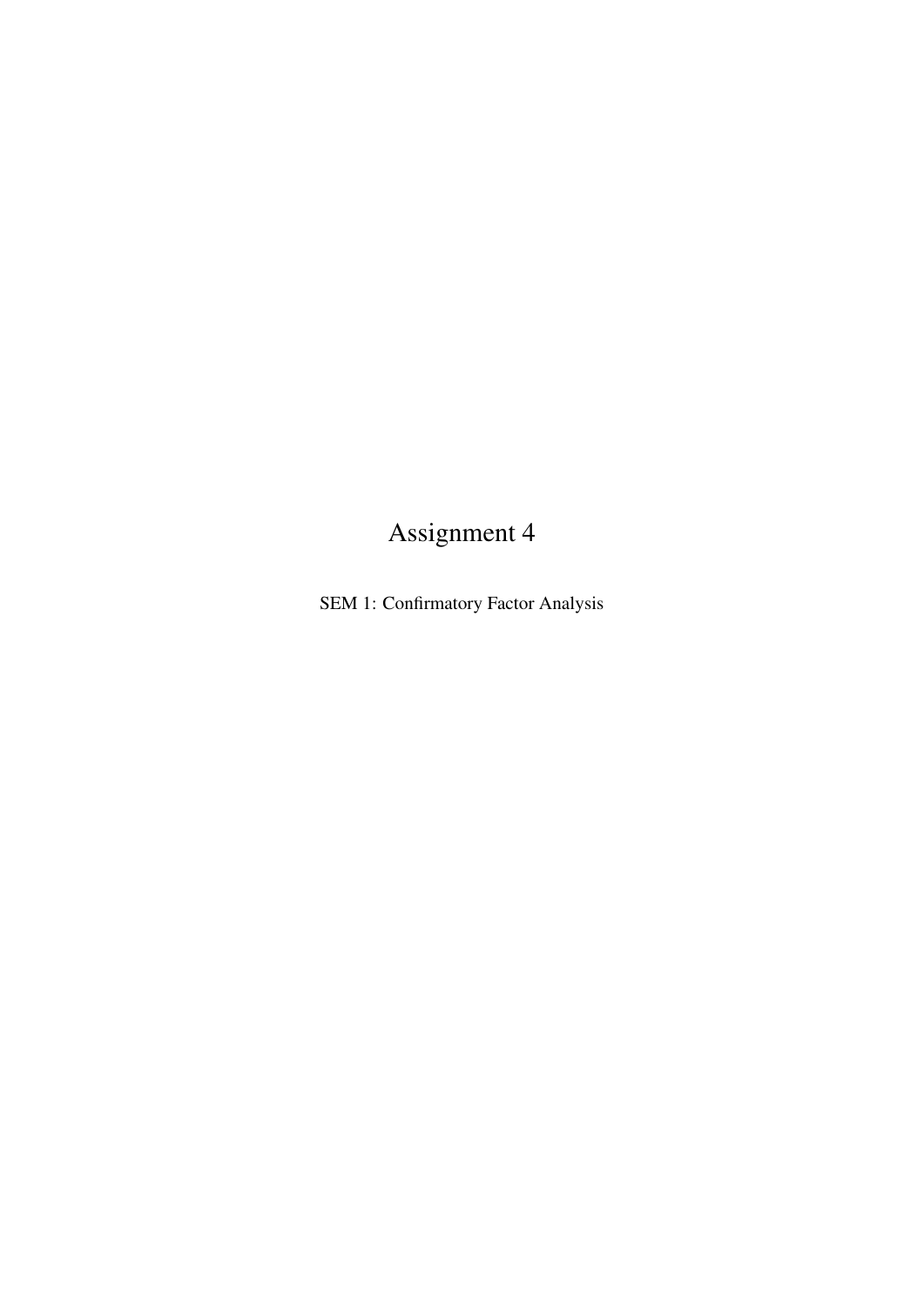Please hand in a .pdf file containing your report and a .R containing your codes or screenshots of every Jasp analysis. The deadline of this assignment is Friday May 4 23:59.

# **Assignment**

### Model nesting

An important concept in model comparison is *nesting*, as the  $\chi^2$  difference test is only valid when comparing two nested models.

Question 1 (1 point) Explain nesting and what it means that model 1 is nested in model 2. Which of the models will then be more parsimonious (simpler)?

We can test in Lavaan if two models are nested as follows:

```
library("lavaan")
# One CFA model:
model1 < -'
eta_1 = \gamma_1 + y_2 + y_3eta_2 = \gamma q + \gamma 5 + \gamma 6# Another CFA model:
model2 <- '
eta_1 = \gamma_1 + \gamma_2 + \gamma_3 + \gamma_4eta_2 = \gamma y_4 + y_5 + y_6# Is model A nested in model B?
# Step 1: fit model A to some dataset (here I simulate data):
data <- simulateData(model1)
fit1 <- cfa(model1, data)
# step 2: fit model 2 on the MODEL IMPLIED cov matrix (Sigma) from model 1 with some arbitrary sam
Sigma1 <- inspect(fit1, "sigma")
fit2 \leftarrow cfa(model2, sample.cov = Sigma1, sample.nobs = 100000)
# If model 1 is nested in model 2, chi-square = 0 and p = 1!f\text{if}t2## lavaan (0.5-23.1097) converged normally after 35 iterations
##
## Number of observations 100000
##
## Estimator ML
## Minimum Function Test Statistic 0.000
## Degrees of freedom 7
## P-value (Chi-square) 1.000
```
**Question 2 (1 point)** Explain why we would expect model 2 to return perfect fit ( $T = 0$ ) based on  $\Sigma$ obtained from model 1, *if* model 1 is nested in model 2.

Given the following CFA models (syntax assumes cfa() is used):

2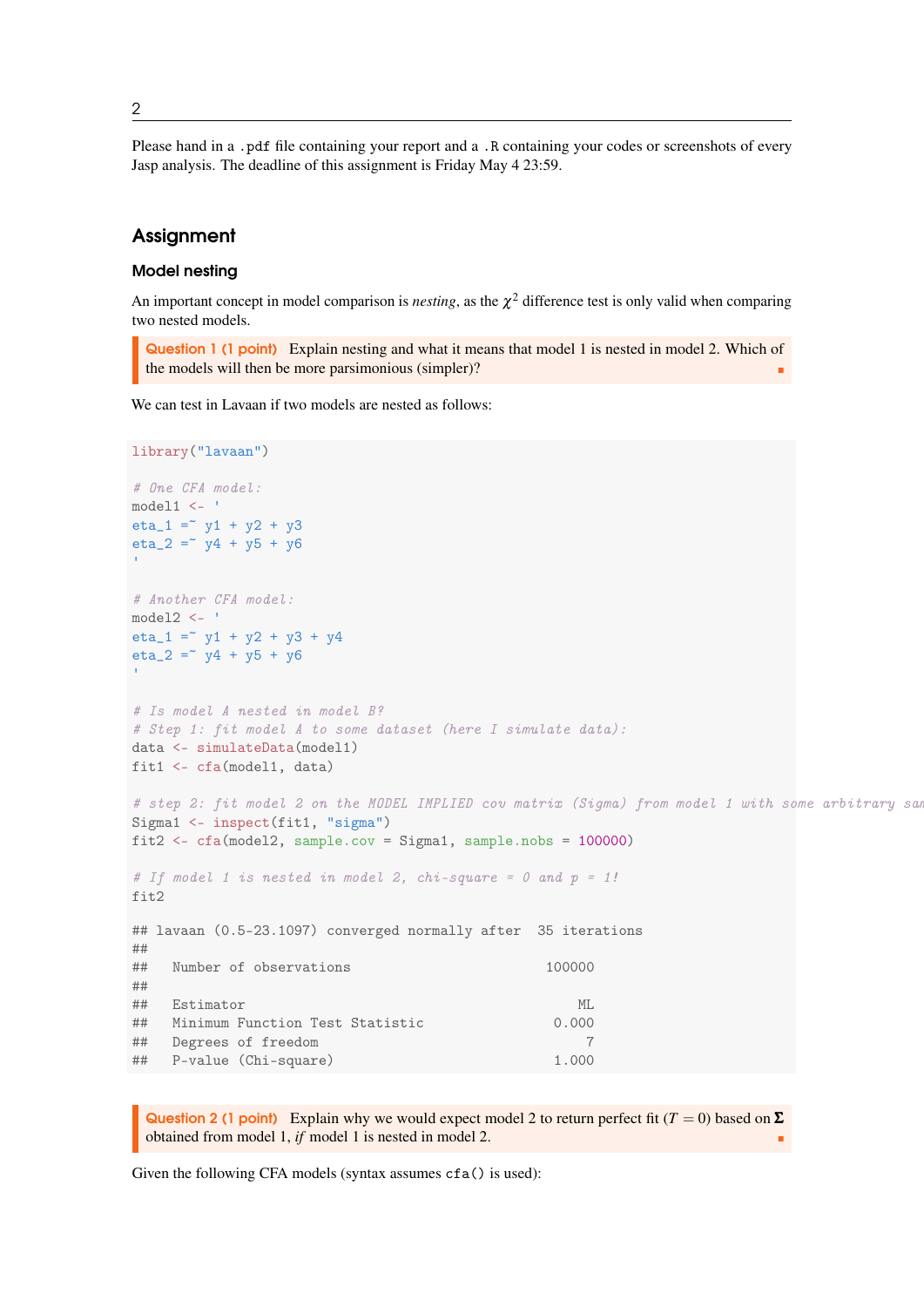|              | Model 1                                                                                                                                                 | Model 2                                                            |
|--------------|---------------------------------------------------------------------------------------------------------------------------------------------------------|--------------------------------------------------------------------|
|              | $eta_1 = \gamma y_1 + y_2$<br>Comparison A $eta_2 = \gamma$ y3 + y4<br>$eta_3 = \gamma y_5 + y_6$                                                       | $eta_1 = \gamma y_1 + y_2 + y_5 + y_6$<br>$eta_2 = \gamma y3 + y4$ |
|              | Comparison B eta_1 = $\infty$ a*y1 + a*y2 + a*y3 eta_1 = $\infty$ y1 + y2 + y3                                                                          |                                                                    |
|              | Comparison C $\begin{array}{ccc} \text{eta}_1 = \tilde{ } & \text{ y1 + y2 + y3 + y4} \\ & \text{ y3 - y4} \end{array}$ eta_1 = v1 + y2 eta_2 = v3 + v4 |                                                                    |
| Comparison D | eta_1 = $\degree$ y1 + y2 + y3 + y4 eta_1 = $\degree$ y1 + y2 + y3<br>$eta_2 = \gamma q_4 + \gamma 5 + \gamma 6$                                        | $eta_2 = \gamma y3 + y4 + y5 + y6$                                 |

Question 3 (2 points) For each comparison listed above (A, B, C, and D), first describe conceptually if you would expect model 1 to be nested in model 2, model 2 to be nested in model 1, model 1 and 2 to both be nested in each-other (equivalent), or neither of the models to be nested in the other. Next, investigate the nesting relationships using Lavaan. It is possible that you expected a different nesting relationship than you eventually observe. Note: some of the cases may lead to warnings/failed estimations in some simulations, just simulate a different dataset and try again.

#### Higher order factor models

The following code in R gives you the covariance matrix of an  $N = 500$  simulated example:

covMat <- structure(c(1.32, 0.53, 0.54, 0.16, 0.04, 0.1, 0.02, 0.03, 0.15, 0.53, 0.9, 0.53, 0.08, 0.04, 0.14, 0.08, 0.06, 0.05, 0.54, 0.53, 1.19, 0.11, 0, 0.08, 0.03, 0, 0.05, 0.16, 0.08, 0.11, 1.96, 0.87, 0.79, 0.09, 0, 0, 0.04, 0.04, 0, 0.87, 1.38, 0.75, 0.1, 0.02, -0.03, 0.1, 0.14, 0.08, 0.79, 0.75, 1.31, 0.15, 0.08, -0.02, 0.02, 0.08, 0.03, 0.09, 0.1, 0.15, 1.06, 0.42, 0.37, 0.03, 0.06, 0, 0, 0.02, 0.08, 0.42, 0.94, 0.36, 0.15, 0.05, 0.05, 0, -0.03, -0.02, 0.37, 0.36, 0.97), .Dim = c(9L, 9L), .Dimnames = list( c("y1", "y2", "y3", "y4", "y5", "y6", "y7", "y8", "y9"), c("y1", "y2", "y3", "y4", "y5", "y6", "y7", "y8", "y9")))

We assume three factors underlying these variables:

```
\Lambda =\sqrt{ }

         \lambda_{11} 0 0
         \lambda_{21} 0 0
         \lambda_{31} 0 0
           0 \lambda_{42} 0
           0 \lambda_{52} 00 \lambda_{62} 00 0 \lambda_{73}0 0 \lambda_{83}0 \t 0 \t \lambda_{93}1
```
Suppose the items represent personality inventory items and the latent traits are aimed to represent the dark triad personality traits: Machiavellianism, Narcissism and Psychopathy.